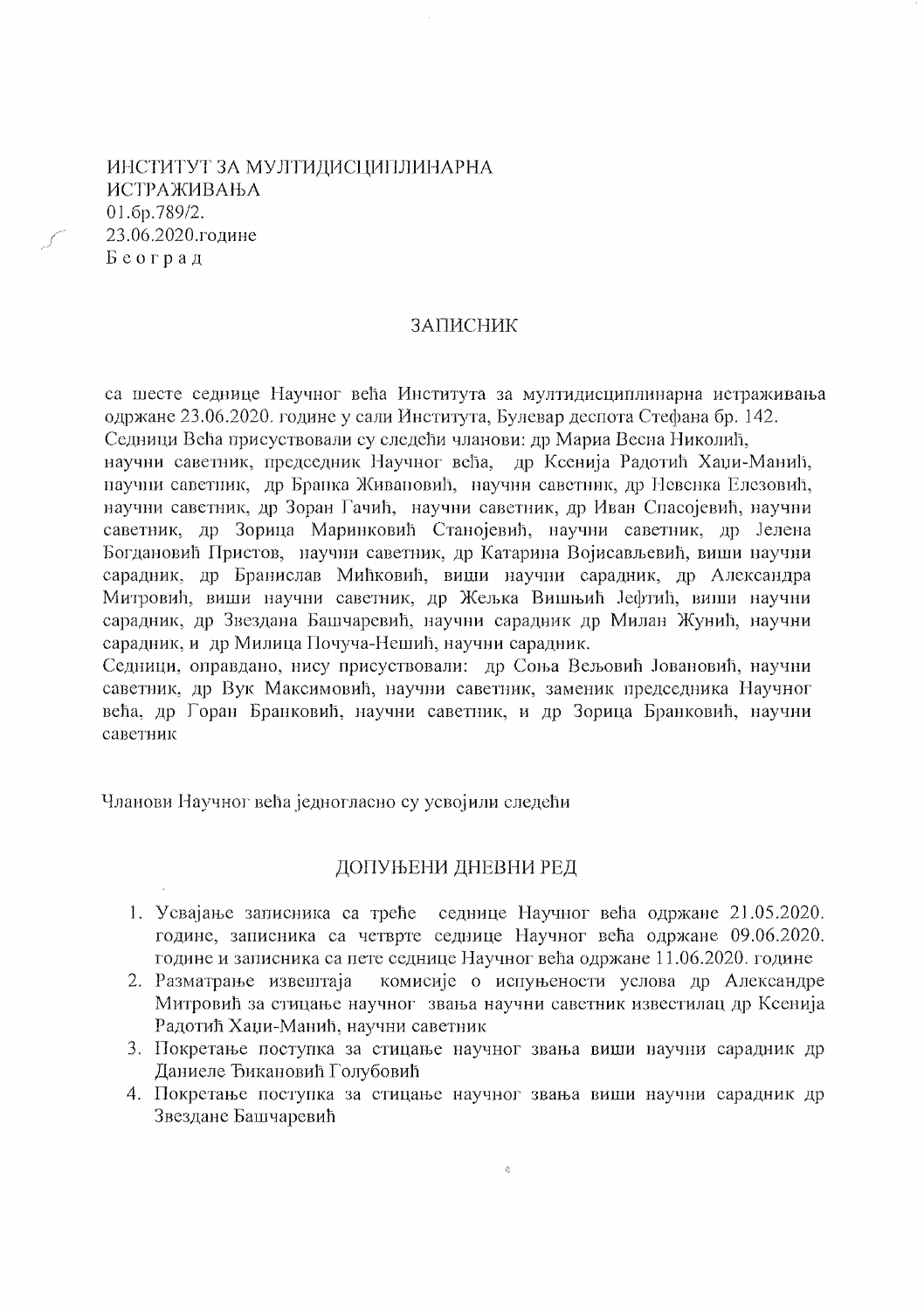- 5. Молба др Ивана Спасојевића, научног саветника, за давање сагласности за учешће на конкурсу у оквиру програма ИДЕЈЕ Фонда за науку Републике Србије
- 6. Молба др Невенке Елезовић, научног саветника, за давање сагласности за учешће на конкурсу у оквиру програма ИДЕЈЕ Фонда за науку Републике Србије
- 7. Промена члана 29. Пословника о раду Научног већа Института за мултидисциплинарна истраживања
- 8. Именовање члана етичке комисије Института
- 9. Разно

## Тачка 1.

Научно веће, је једногласно, донело следећу

## ОЛЛУКУ

Усваја се записник са са треће седнице Научног већа одржане 21.05.2020. године, записника са четврте седнице Научног већа одржане 09.06.2020. године и записника са пете седнице Научног већа одржане 11.06.2020. године.

## Тачка 2.

Др Ксенија Радотић Хаџи-Манић, научни саветник, поднела је извештај о испуњености услова др Александре Митровић, за стицање научног звања научни саветник.

У изјашњавању о предлогу одлуке учествовали су научни саветници. Након изјашњавања чланова Већа о предлогу одлуке, др Мариа Весна Николић, председник Већа је прогласила да је Научно веће, једногласно, донело следећу

# ОДЛУКУ

- 1. Утврђује се предлог за стицање научног звања научни саветник др Александре Митровић.
- Ову одлуку са документацијом доставити Матичном научном одбору за 2. биологију Министарства просвете, науке и технолошког развоја Републике Србије.

## Тачка 3.

Научно веће је, једногласно, донело следећу

# ОДЛУКУ

1. Образује се Комисија за спровођење поступка за стицање научног звања виши научни сарадник др Даниеле Ђикановић Голубовић.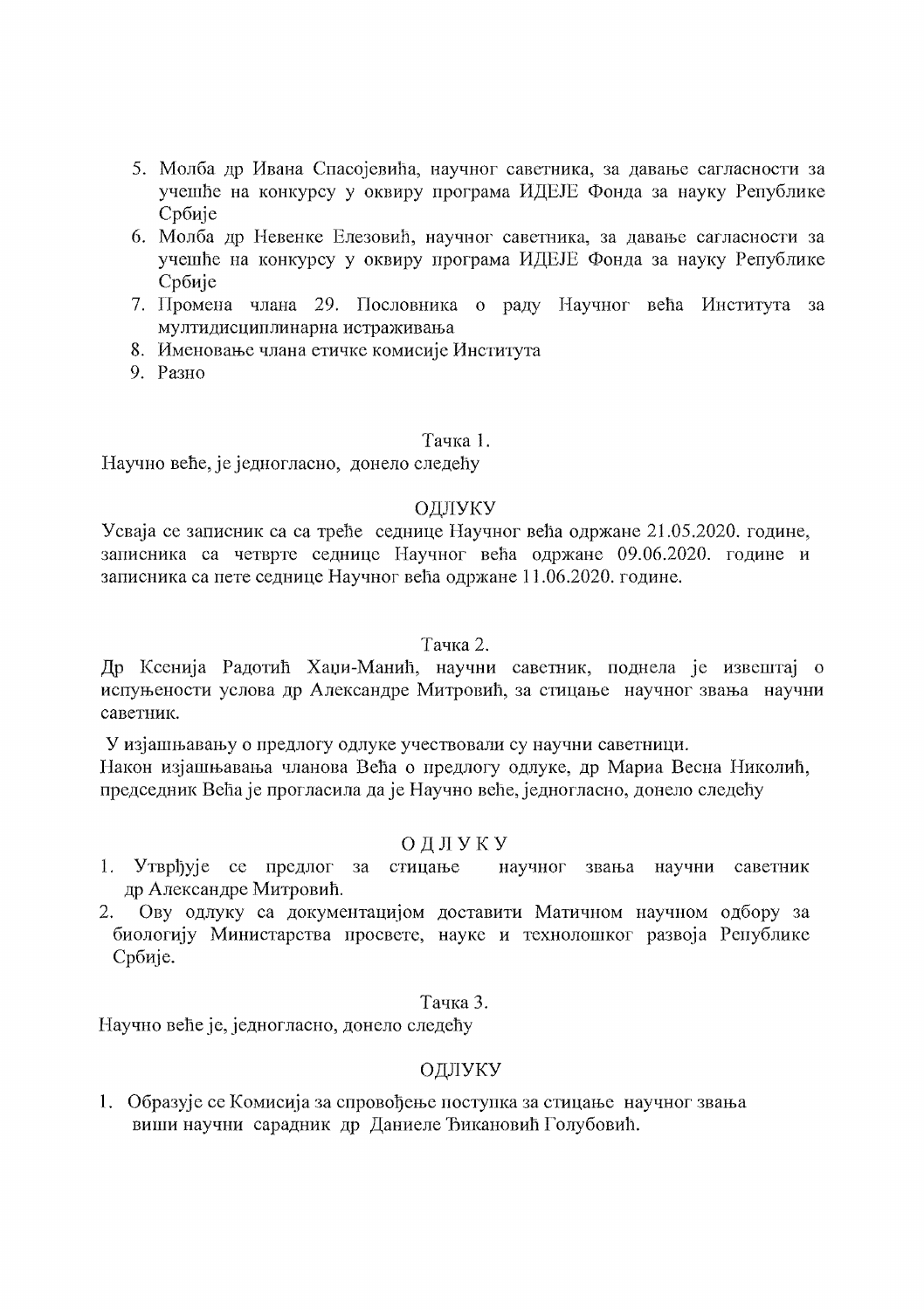- 2. У Комисију из тачке 1. ове одлуке именују се:
	- 1. др Ксенија Радотић Хаџи-Манић, научни саветник, ИМСИ
	- 2. др Јасмина Димитрић Марковић, редовни професор, Факултет за физичку хемију
	- 3. др Јелена Богдановић Пристов, научни саветник, ИМСИ

3. Комисија из тачке 2. ове одлуке дужна је да, у року од 30 дана, поднесе Научном већу Института извештај, који мора да садржи:

- биографске податке.  $\sim$
- преглед стручног и научног рада и оцену рада за предходни изборни период
- оцену да ли су испуњени услови за стицање звања,
- предлог за стицање звања.

#### Тачка 4.

Научно веће је, једногласно, донело следећу

### ОДЛУКУ

- 1. Образује се Комисија за спровођење поступка за стицање научног звања виши научни сарадник др Звездана Башчаревић.
- 2. У Комисију из тачке 1. ове одлуке именују се:
	- 1) др Рада Петровић, редовни професор Технолошко-металуршког факултета,
	- 2) др Мирослав Комљеновић, научни саветник ИМСИ у пензији,
	- 3) др Небојша Николић, научни саветник ИХТМ,
	- 4) др Урош Лачњевац, виши научни сарадник ИМСИ.
- 3. Комисија из тачке 2. ове одлуке дужна је да, у року од 30 дана, поднесе Научном већу Института извештај, који мора да садржи:
	- биографске податке,
	- преглед стручног и научног рада и оцену рада за предходни изборни период
	- оцену да ли су испуњени услови за стицање звања,
	- предлог за стицање звања.

### Тачка 5.

Научно веће је, једногласно, донело следећу

# ОДЛУКУ

Даје се сагласност за учешће на пројекту Фонда за науку Републике Србије у оквиру програма ИДЕЈЕ др Ивану Спасојевићу, научном саветнику.

Назив пројекта је: Antimicrobials and transition metals: Towards improved efficiency and decreased ecological footprint (PHARMACOORD).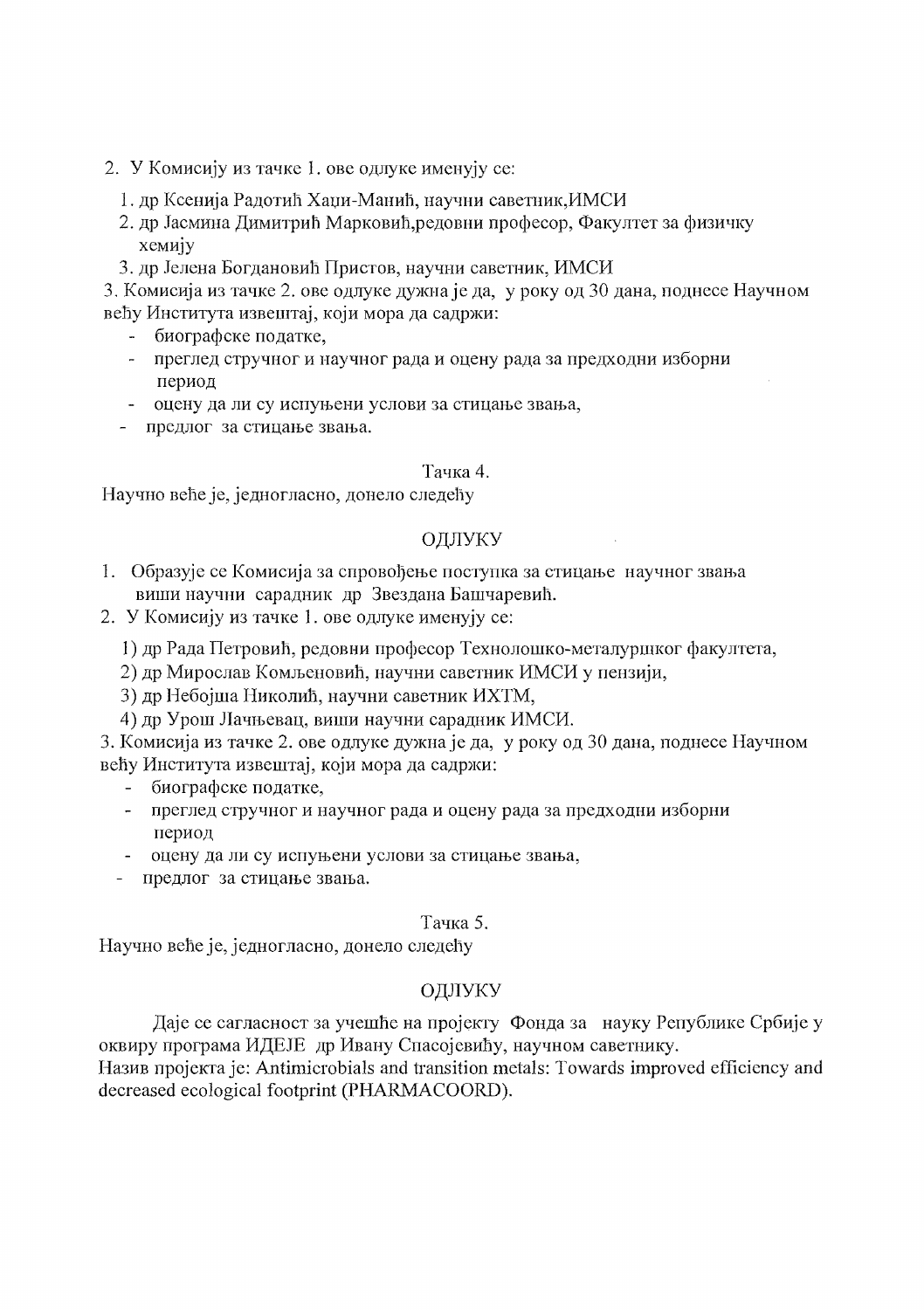Носилац реализације пројекта је Институт за мултидисциплинарна истраживања. Руководилац пројекта је др Иван Спасојевић, научни саветник(30%), а учесници на пројекту су: др Милан Жижић (30%), др Милена Димитријевић (30%), Јелена Кораћ Јачић (30%), Милош Опачић (30%), Снежана Војводић (30%), проф др Милица Бајчетић, Катедра за фармакологију, клиничку фармакологију и токсикологију, Медицински факултет, др Тања Дучић, CELLS-ALBA, Барцелона, Шпанија (учесник из дијаспоре).

#### Тачка б.

Научно веће је, једногласно, донело следећу

### ОДЛУКУ

Даје се сагласност за учешће на пројекту Фонда за науку Републике Србије у оквиру програма ИДЕЈЕ др Невенки Елезовић, научном саветнику, (30%) и  $\overline{a}$ Урошу Лачњевцу, вишем научном сараднику, (10%).

Носилац реализације пројекта је Технолошко-металуршки факултет, а руководилац пројекта је проф. др Бранимир Гргур.

## Тачка 7.

Научно веће је, једногласно, донело следећу

# ОДЛУКУ

Мења 29. Пословника о раду Научног већа Института ce члан за мултидисциплинарна истраживања који се односи на одлучивање на електронским седницама и гласи:

Седнице Научног већа могу се обављати и електронски, а посебно ако се ради о одлуци коју треба хитно усвојити на седници Научног већа.

На електронским седницама се не може одлучивати о предлогу за избор у научна звања, осим у случају ванредних околности или ванредних мера када се о предлогу за избор у научна звања може одлучивати на електронској седници у неодложним случајевима.

На електронским седницама се не може одлучивати о избору у истраживачко звање истраживач-сарадник и стручна звања, осим у случају ванредних околности или ванредних мера када се о предлогу за избор у научна звања може одлучивати на електронској седници у неодложним случајевима.

На електронским седницама се може одлучивати о избору у истраживачко звање истраживач-приправник.

Уколико чланови Научног већа ипак имају потребу за додатном дискусијом по некој од тачака дневног реда електронске седнице, та тачка дневног реда пребацује се за прву следећу седницу Научног већа уживо.